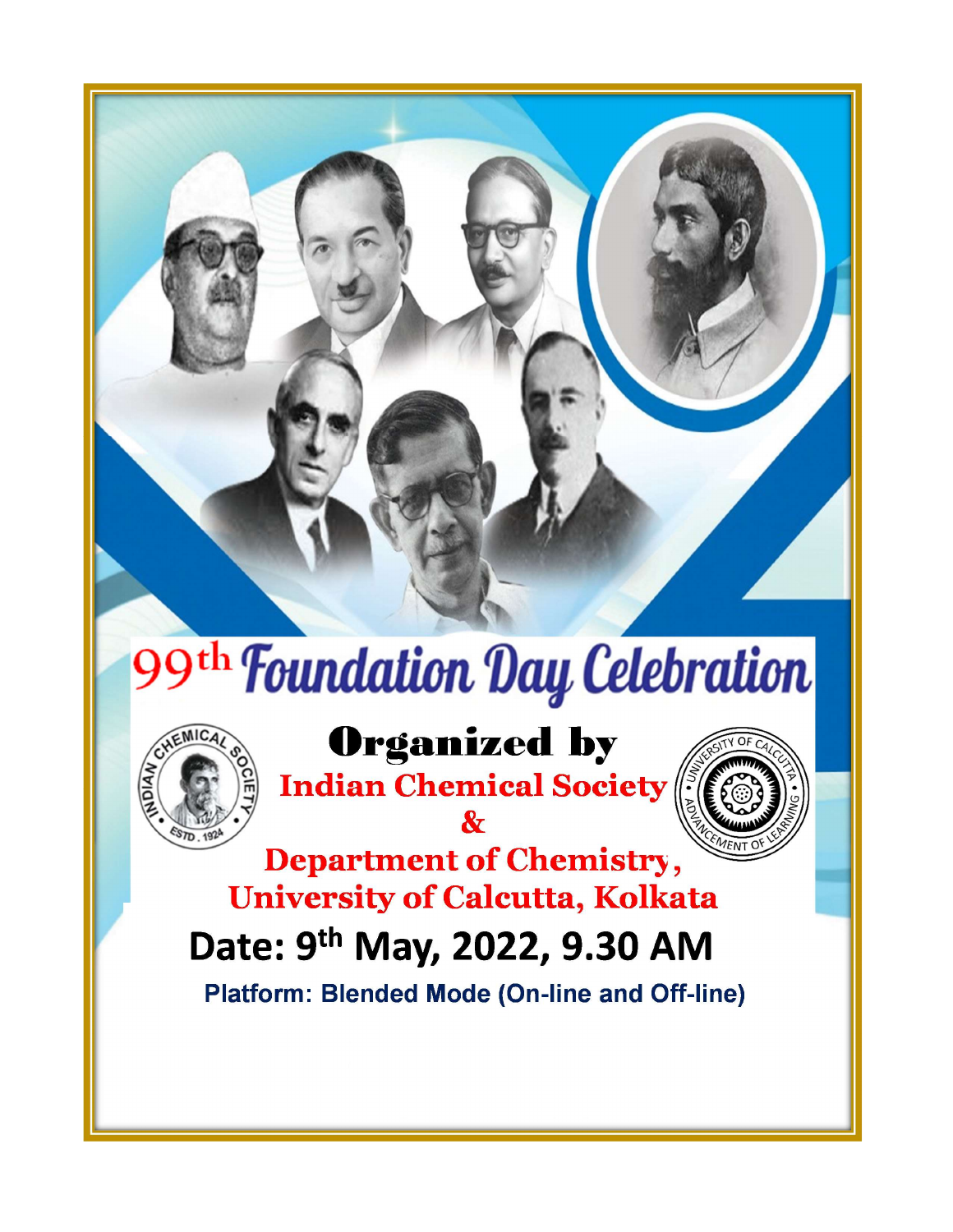#### Advisory Committee

- 1. Prof. G. D. Yadav, President
- 2. Prof. R. D. Kaushik, Vice-President
- 3. Prof. Shubhangi Soman, Vice-President
- 4. Prof. A C Bhasikuttan, Honorary Editor
- 5. Prof. Samaresh Bhattacharya, Honorary Editor
- 6. Prof. Chhanda Mukhopadhyay, Honorary Editor
- 7. Prof. Suresh C. Ameta, Advisor
- 8. Prof. Dulal C. Mukherjee, Advisor
- 9. Prof. D. Banerjea, Advisor
- 10. Prof. Jai P. Mittal, Advisor
- 11. Prof. K. B. Pandeya, Advisor
- 12. Prof. Ramesh Chandra, Advisor
- 13. Prof. Sunil Kumar Talapatra, Advisor
- 14. Prof. M. C. Chattopadhyaya, Advisor
- 15. Prof. R. N. Prasad, Advisor
- 16. Prof. Samir Biswas, Council Member
- 17. Prof. Ch. Venkata Ramana Reddy, Council Member
- 18. Prof. Sheo Satya Prakash, Council Member
- 19. Prof. Mahendra Nath Roy, Council Member
- 20. Prof. Ranjit K. Verma, Council Member
- 21. Prof. Anand S. Aswar, Council Member
- 22. Prof. Ashok Kumar Mallik, Council Member
- 23. Prof. A.D. Sawant, Editor
- 24. Dr. S. S. V. Ramakumar, IOC, Council Member (Industry)
- 25. Dr. Sanjeev Katti, ONGC, Council Member (Industry)
- 26. Prof. Sasanka Sekhar Mohanta, HOD Chemistry, University of Calcutta
- 27. Prof. Choudhury M. Zakaria, Pro-Vice Chancellor, Rajshahi University, Bangladesh
- 28. Prof. M. Shahed Zaman, Dean, Faculty of Science, Rajshahi University, Bangladesh

#### Organising Committee

- 1. Professor G. D. Yadav, President
- 2. Professor Dulal C. Mukherjee, Advisor
- 3. Professor Chittaranjan Sinha, Honorary Secretary & Convener
- 4. Professor Sudip Kumar Das, Honorary Treasurer
- 5. Dr. Nibedita Chakrabarti, Council Member
- 6. Professor Sourav Das, Department of Chemistry, Jadavpur University
- 7. Professor Surajit Chattopadhyay, Department of Chemistry, University of Kalyani
- 8. Dr. Gourisankar Roymahapatra, Haldia Institute of Technology, Haldia
- 9. Prof. Debasis Mukhopadhyay, Department of Chemistry, University of Calcutta
- 10. Dr. Kamalika Sen, Department of Chemistry, University of Calcutta
- 11. Dr. Sanchita Goswami, Department of Chemistry, University of Calcutta
- 12. Dr. Tanushree Sanyal (Bala), Department of Chemistry, University of Calcutta
- 13. Dr. Smritimoy Pramanik, Department of Chemistry, University of Calcutta
- 14. Dr. Ramananda Maity, Department of Chemistry, University of Calcutta
- 15. Dr. Mijanur Rahaman Molla, Department of Chemistry, University of Calcutta
- 16. Dr. Srijit Biswas, Department of Chemistry, University of Calcutta
- 17. Dr. Chirantan Roychowdhury, Department of Chemistry, WBSUB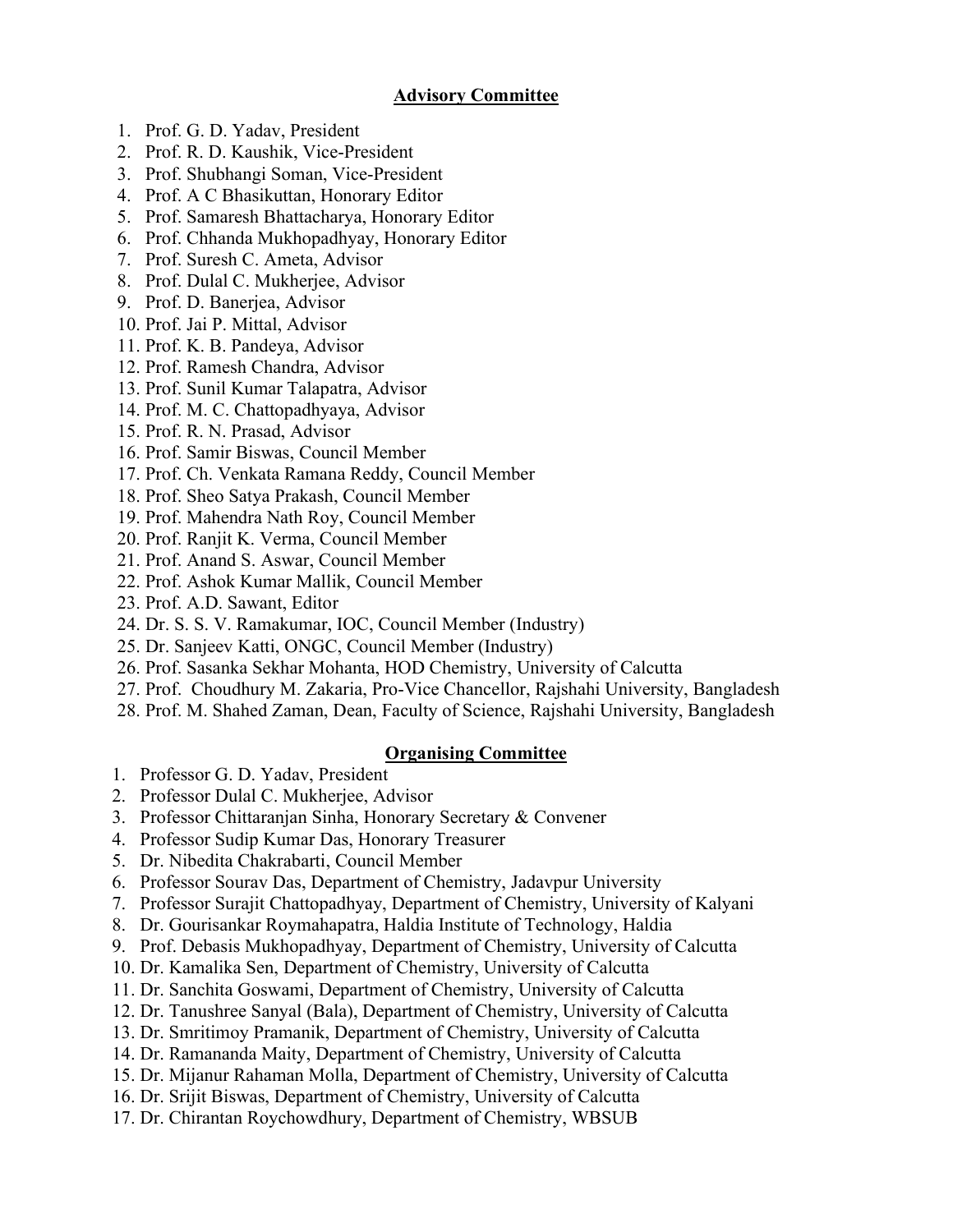18. Dr. Soumik Bardhan, Department of Chemistry, Rampurhat College, West Bengal

19. Prof. Md. Iqbal Rouf Mamun, General Secretary, Bangladesh Chemical Society, Dhaka

20. Prof. Nilufar Nahar, University of Dhaka, Bangladesh

## 99th Foundation Day Celebration of the Indian Chemical Society &

## International Research Scholars' Meet 9<sup>th</sup> May, 2022 (9.30 AM)

Scientific Session I- Link:

| <b>Chairperson:</b> | Padma Shri Professor G D Yadav                       |
|---------------------|------------------------------------------------------|
|                     | <b>President, Indian Chemical Society</b>            |
| 09.30 AM:           | <b>Welcome address by -</b>                          |
|                     | Prof. Chittaranjan Sinha                             |
|                     | <b>Honorary Secretary, Indian Chemical Society</b>   |
| 09.40 AM:           | 'About the Indian Chemical Society' by -             |
|                     | <b>Prof. D C Mukherjee</b>                           |
|                     | <b>Advisor, Indian Chemical Society</b>              |
| 09.50 AM:           | Inaugural address by-                                |
|                     | Prof. G D Yadav, President, Indian Chemical Society  |
| 10.20 AM:           | <b>Address by-</b>                                   |
|                     | Prof. Syamal Chakrabarti                             |
|                     | Department of Chemistry, University of Calcutta      |
| 10.50 AM:           | <b>Special Address by-</b>                           |
|                     | Dr. Md. Iqbal Rouf Mamun, General Secretary,         |
|                     | <b>Bangladesh Chemical Society</b>                   |
|                     | "Opportunities of Chemistry Teaching and Research in |
|                     | <b>Bangladesh</b> "                                  |
| 11.20 PM:           | <b>Keynote Address by-</b>                           |
|                     | Prof. Hon man Lee, Taiwan                            |
|                     | "Opportunities for the Indian Students in Taiwan"    |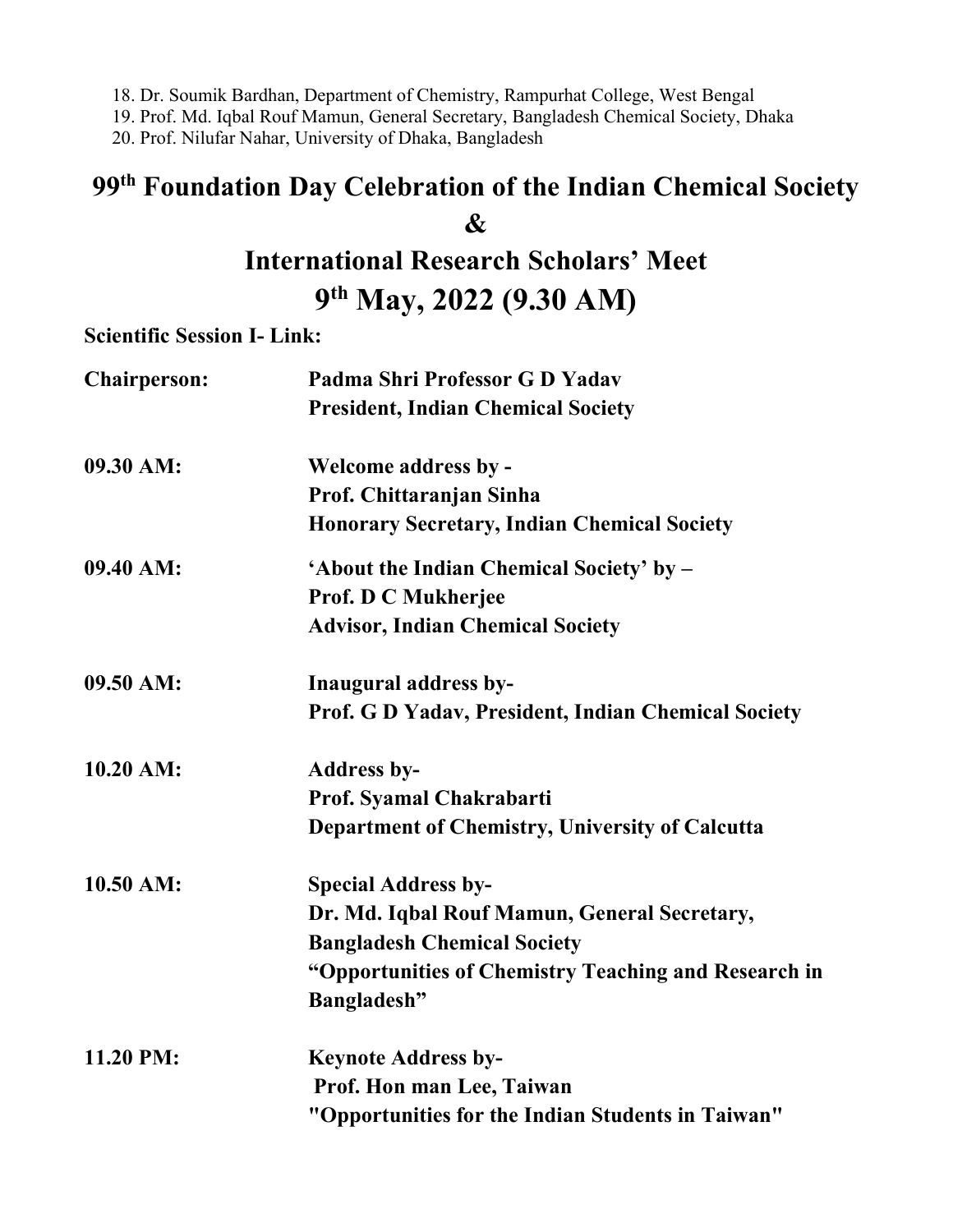## 11.50 PM: Vote of Thanks by-Prof. Sudip K Das Honorary Treasurer, Indian Chemical Society

Scientific Session II: From 12.00 PM to 5.00 PM

Competition of Research Scholars (Time: 10 min including Question-Answer)

Valedictory Session: 5.00 PM

Special Invited Lecture by Prof. Joe Otsuki, Nihon University, Japan

"Opportunities for the Indian Students in Japan"

Registration Link: https://forms.gle/AAWxsExmiZPW6Xqx7

- Registration is compulsory for all participants.
- Research Scholars and Faculty Members and Others must Register with Registration Fee: Rs. 300/- & US Dollar 30 for foreign participants from SAARC Countries; US Dollar 50 for other foreign participants
- Abstracts of Research Paper (within 250 words, photo/table (40 x30 cm) may be uploaded during Registration with photo and brief bio-sketch (within 100 words) (Times New Roman; Font 14 for Title and 12 others).
- Authors should mention at the top of Abstract the area of research (mentioned below) to be included in the competition
	- 1. Organic & Biochemistry
	- 2. Inorganic & Material Chemistry
	- 3. Physical & Theoretical Chemistry
	- 4. Analytical & Environmental Chemistry
	- 5. Industrial & Applied Chemistry
	- 6. Engineering Chemistry & Green Technology
- Last Date of Registration May 05, 2022

### Correspondence:

All correspondences for the program should be addressed to

Professor Chittaranjan Sinha Honorary Secretary Indian Chemical Society 92, Acharya Prafulla Chandra Road Kolkata – 700 009 Email: icsfoundationday@gmail.com Phone: 033-2350-3478; 9875326565